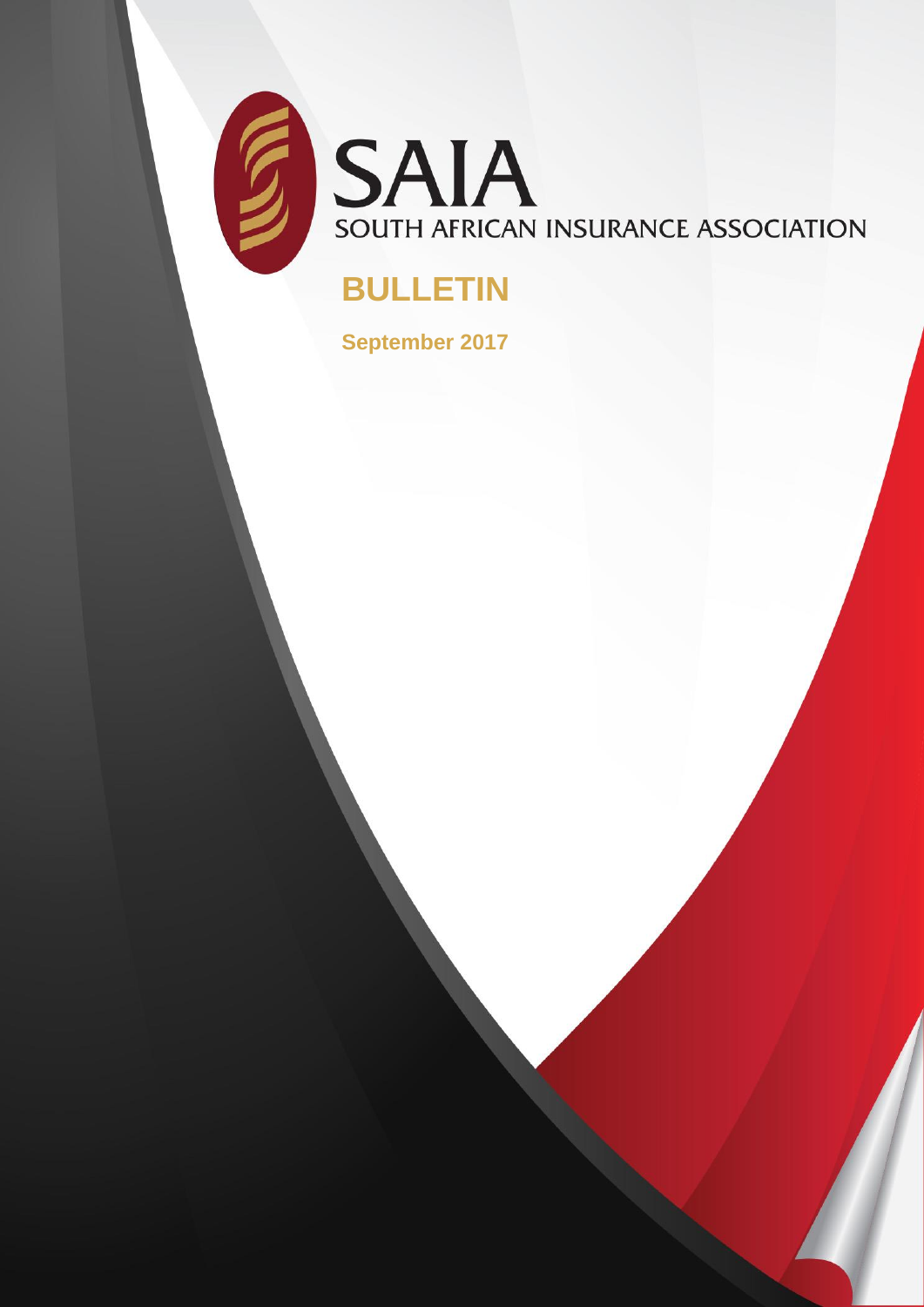

# content

| Invitation to submit Proposals for the 2017/18 SAIA Consumer Education Initiatives 4 |  |
|--------------------------------------------------------------------------------------|--|
|                                                                                      |  |
|                                                                                      |  |
| 3.1                                                                                  |  |
|                                                                                      |  |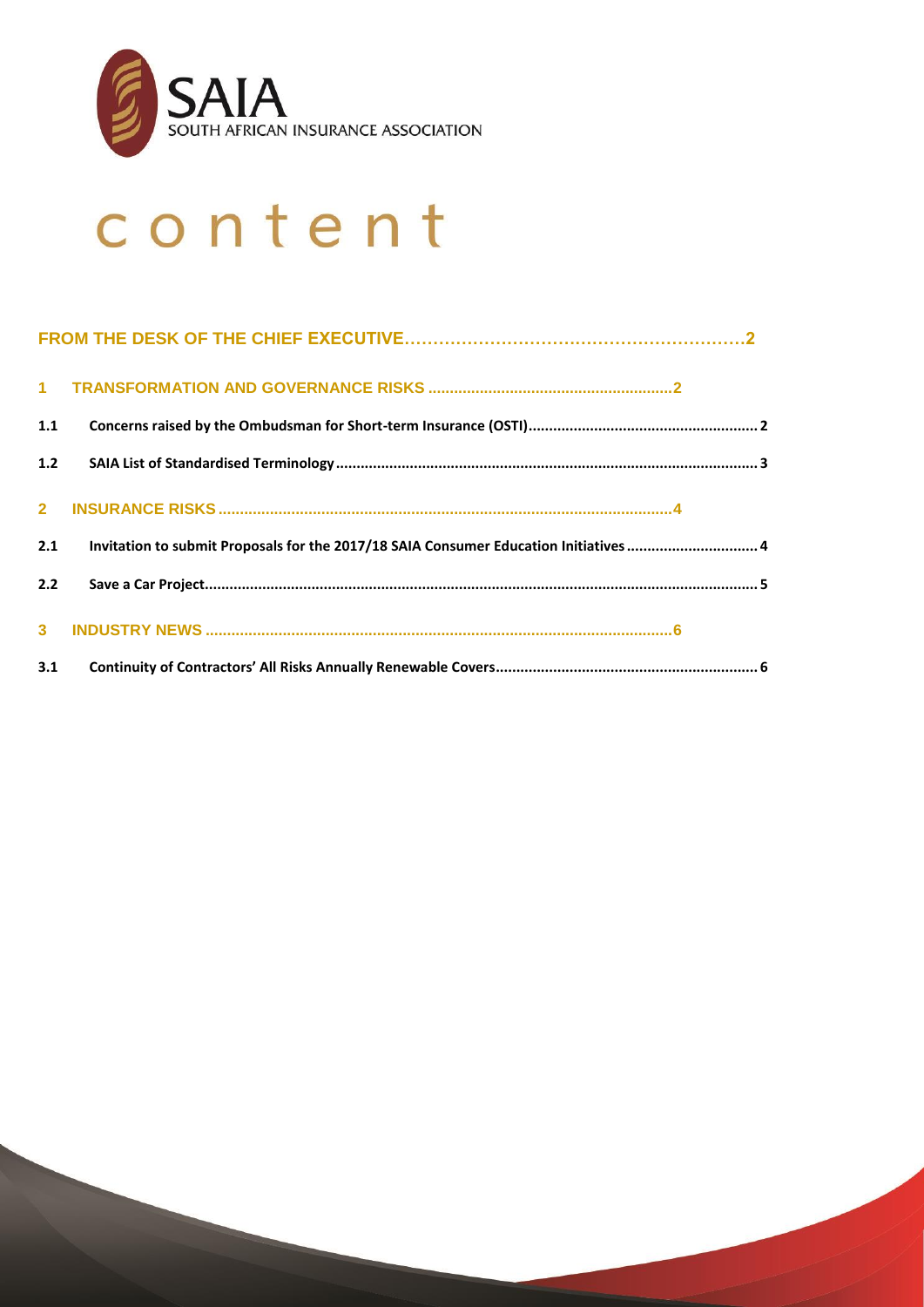

# **From the desk of the Chief Executive**

In his keynote address at the SAIA Cocktail function in July, Deputy Finance Minister Sfiso Buthelezi pledged government's support to the short-term insurance industry. Buthelezi said while government remains committed to seeing an insurance sector that is transformed and supports financial inclusion, it's important that the industry continues to innovate, treat it customers fairly, is well regulated , supports key government initiatives on infrastructure and continues to reduce costs so that customers get value for their money, amongst others.

The deputy minister stressed that while the industry was on the right trajectory, there is still a lot of work that needed to be done. He singled out three key focus areas for the industry, namely improving access to insurance, transforming the insurance sector and partnering with government to address climate change. He acknowledged that although these are challenging times, - thanks to factors such as global economic and political instability, climate change, economic recession and credit rating downgrades - "It is in challenging times that we can unite to find common ground. This is the time when the insurance sector can truly show its added value."

Looking at the issues mentioned by the deputy minister, we can safely say the SAIA and its members are on the same page - and we have a lot of common ground. As an industry, we are fully committed to transformation and we recognise the role that a transformed and inclusive society will play in economic growth and in ensuring a sustainable future for our country; a future in which we can all flourish and thrive.

Viviene

# <span id="page-2-0"></span>**1 TRANSFORMATION AND GOVERNANCE RISKS**

# <span id="page-2-1"></span>**1.1 Concerns raised by the Ombudsman for Short-term Insurance (OSTI)**

The SAIA Board, at its meeting on 17 August 2017, requested that the SAIA circulate the concerns raised by the OSTI, Ms Deanne Wood, at the SAIA/OSTI Forum on 14 June 2017.

The SAIA encourages members to take note of the following concerns and to address same: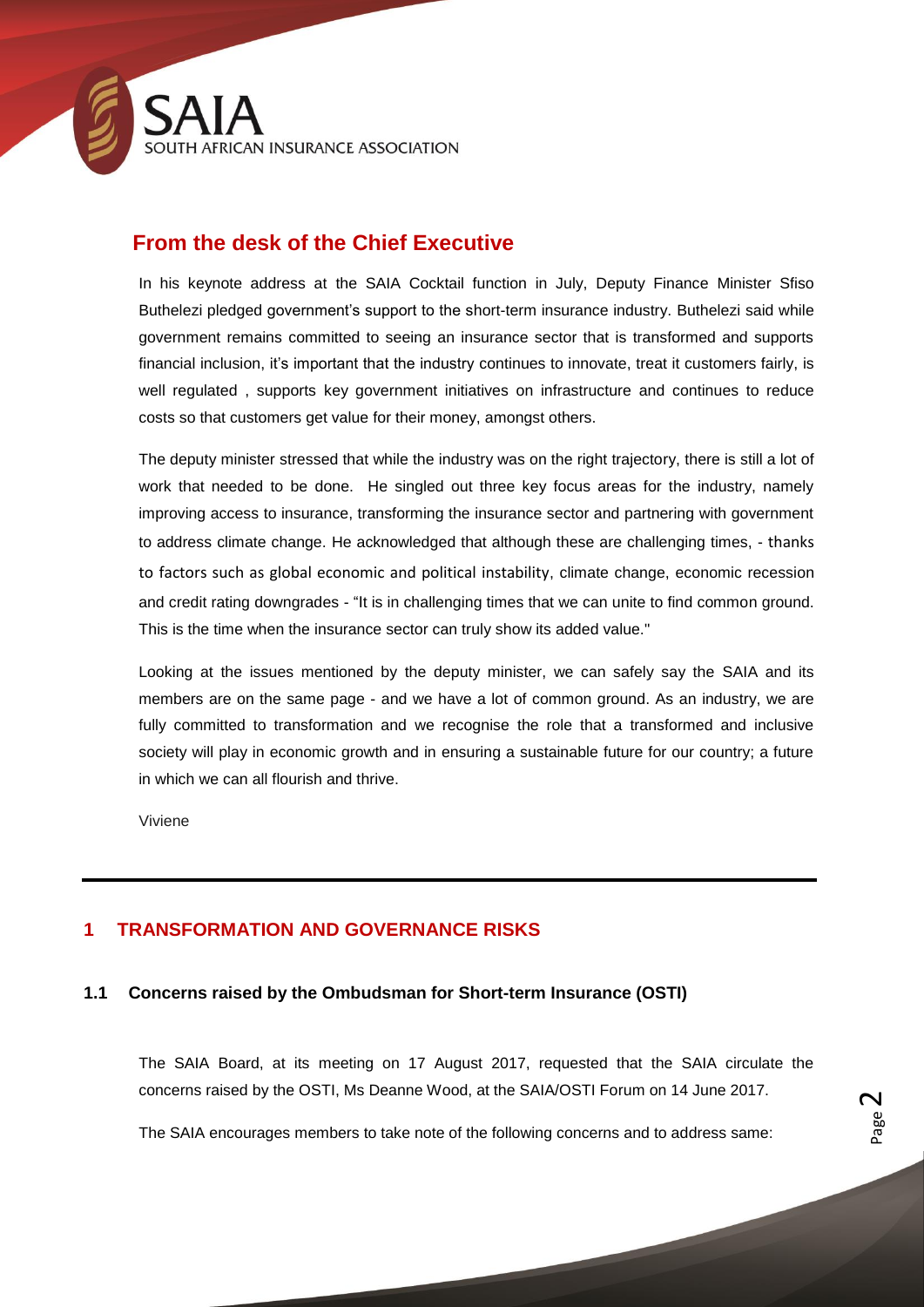

#### **1. Policy wording**

Insurers' policy wording and claims philosophies are not updated and aligned to changes in technology and criminal behaviour. For example, the clause "forcible and violent entry" is strictly interpreted but today, criminals use car jamming devices hence the insured will be unable to demonstrate "forcible and violent entry." Similarly in commercial policies, it is required that there be "forcible and violent entry" into the main building but often thieves break into a storeroom, for example, and the claim is rejected as there was no "forcible and violent entry" into the main building.

The OSTI acknowledges that evidence is important in car jamming claims but some insurers have rejected these claims despite surveillance footage.

The OSTI stated further that insurers are placing a greater emphasis on criminal conduct rather than the basis of the risk and the protection that should be afforded to the insured. Insureds are therefore paying for cover but not receiving the protection at claims stage due to the strict interpretation of policy wording.

The OSTI recommends that insurers amend policy wording to take into account changes in technology and criminal behaviour.

#### **2. Rejection letters**

The OSTI advised that some insurers do not include the OSTI's details on rejection letters which insurers are legally required to do in terms of the Policyholder Protection Rules.

> **For more information contact:** Easvarie Naidoo, SAIA Legal Manager **[Easvarie@saia.co.za](mailto:Easvarie@saia.co.za)**

# <span id="page-3-0"></span>**1.2 SAIA List of Standardised Terminology**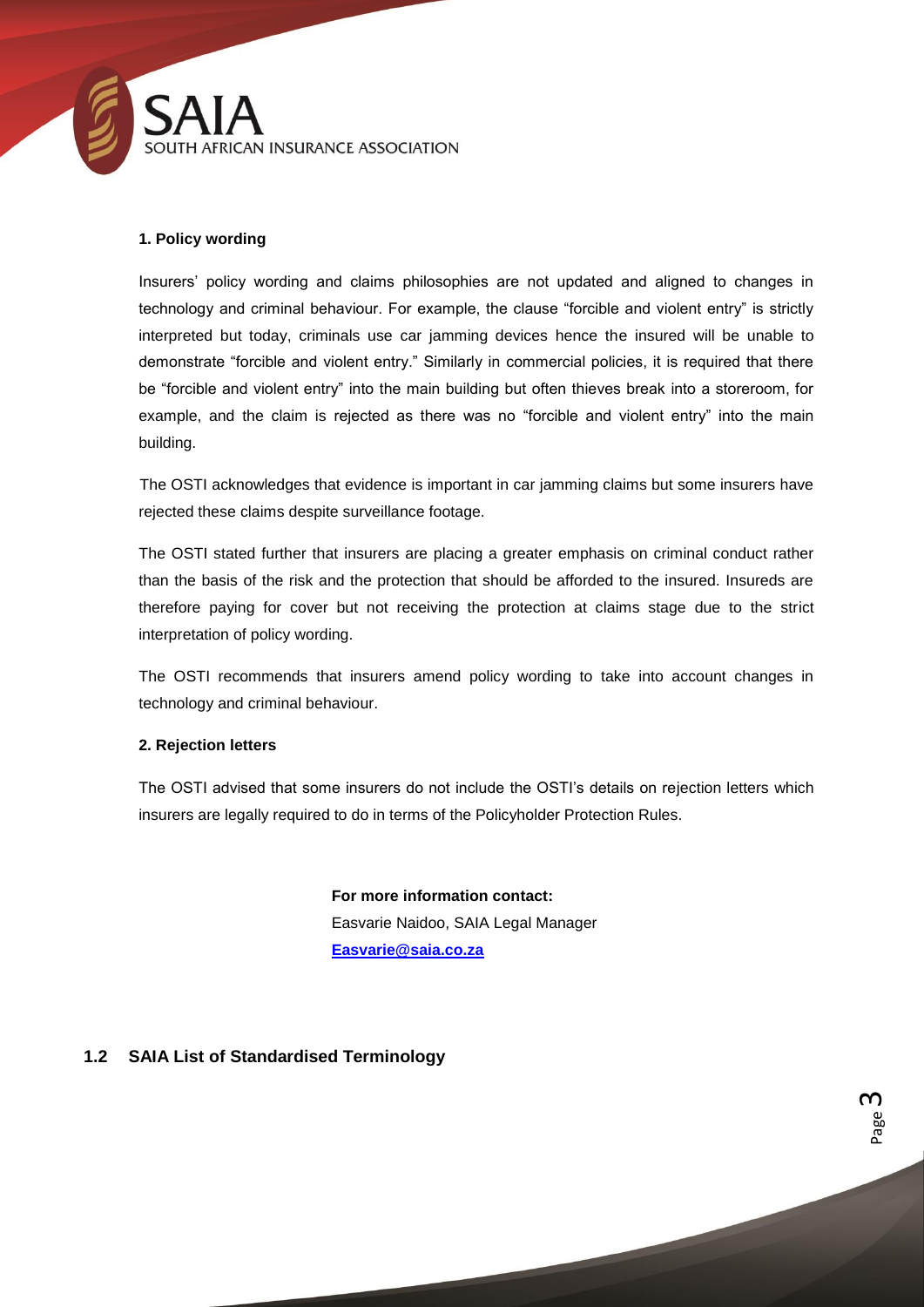

The SAIA list of standardised terminology has been published on the SAIA website. The terms were identified by the SAIA Treating Customers Fairly workgroup on Standardised Terminology. The aim of the list is to ensure that policy wording is understood fully by the consumer and that all potentially confusing terms be defined on the list, for the ultimate benefit of the consumer.

SAIA members are encouraged to use the document as a consumer tool, in order to create understanding and to support disclosure in the industry.

Please follow the link for the list of standardised terminology:

<http://www.saia.co.za/key-focus-areas/governance/standardised-termino/>

**For more information contact:** Aatika Kaldine, SAIA Legal Manager **Aatika@saia.co.za**

# <span id="page-4-0"></span>**2 INSURANCE RISKS**

#### <span id="page-4-1"></span>**2.1 Invitation to submit Proposals for the 2017/18 SAIA Consumer Education Initiatives**

SAIA has issued a Request for Proposals (RFP) inviting service providers to develop and implement Consumer Education projects in line with the Financial Sector Code.

The objective of Consumer Education initiatives is to raise awareness of insurance products, increase financial literacy levels in the country, and develop knowledge and skills for consumers to better use financial products, including insurance products. Consumer Education initiatives should result in raised awareness of the insurance products by consumers, resulting in increased demand for insurance products. This year, SAIA has included a focus in risk management skills for our consumers.

The types of projects we are looking to implement include; the revamping of the SAIA Consumer Education website, [www.knowyourinsurance.co.za;](http://www.knowyourinsurance.co.za/) managing exposures to risks, such as fires, burglaries etc., highlighting the necessity of insurance during various life events and financial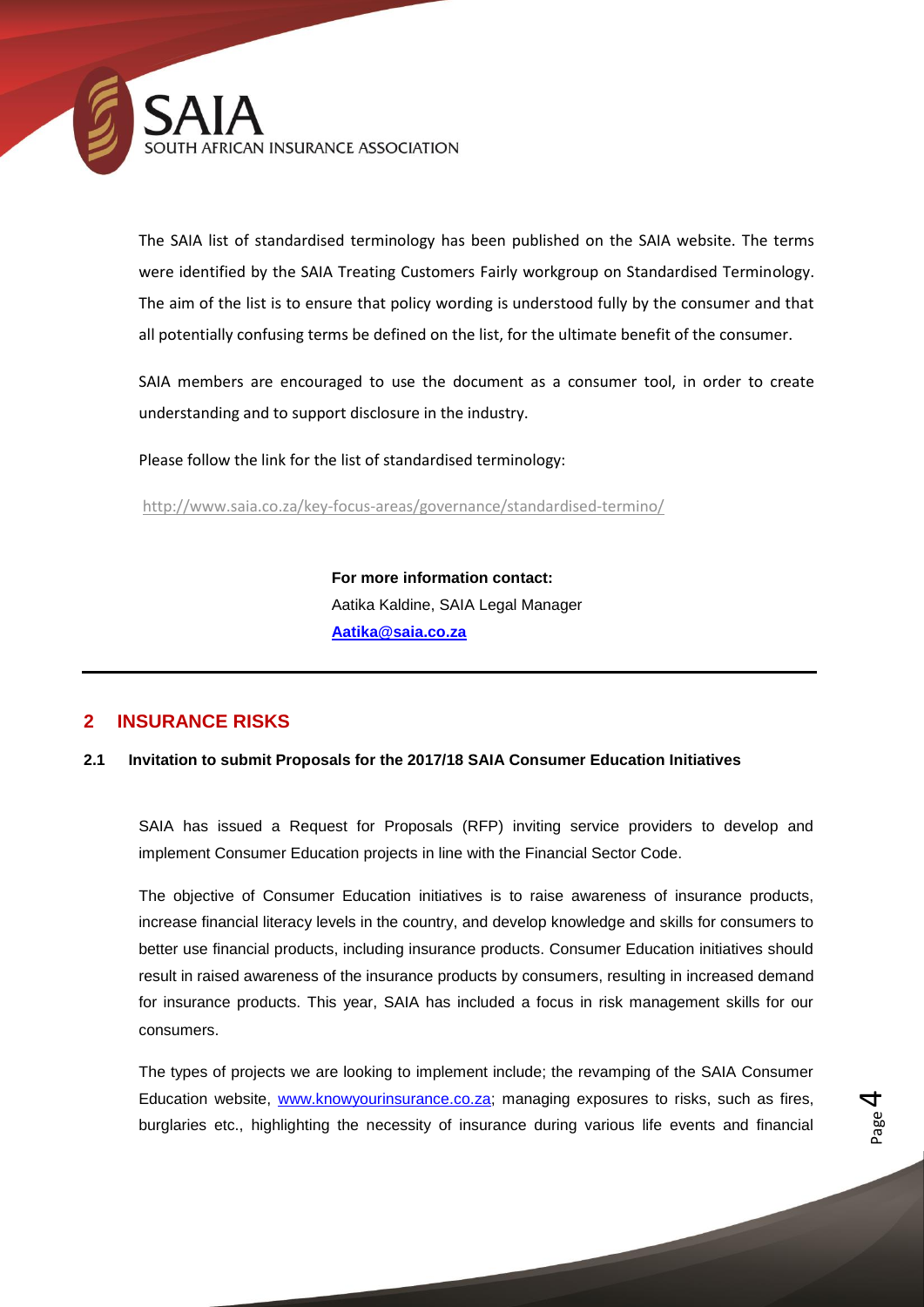

decisions (purchasing of assets such as houses, furniture and cars). SAIA will continue with its multi-year partnership on Financial Literacy and Technical Maths. SAIA is proud to have partnered with the Department of Basic Education, through its service provider, to develop content for Technical Mathematics, the first of its kind in South Africa.

#### **The deadline for proposals is 22 September 2017, at 12h00.**

For further information, please visit the SAIA website: [http://www.saia.co.za/key-focus](http://www.saia.co.za/key-focus-areas/environmental-and-so/consumer-education.html)[areas/environmental-and-so/consumer-education.html.](http://www.saia.co.za/key-focus-areas/environmental-and-so/consumer-education.html)

SAIA also thanks its Consumer Education partners for their generous contribution towards the 2017/18 Consumer Education projects. A total of R10 500 000 was contributed by SAIA members.

> **For more information contact:** Zanele Gigaba, Insurance Risks Manager **Zanele@saia.co.za**

#### <span id="page-5-0"></span>**2.2 Save a Car Project**

The Save-a-Car project is an initiative by the SAIA and its members, together with other stakeholders including the National Association of Automobile Manufacturers of South Africa (NAAMSA) and Original Equipment Manufacturers (OEMs). The pilot project has been established as a mechanism to reduce the cost of repairing damaged motor vehicles deemed to be uneconomical to repair. This pilot project has the potential to positively contribute to employment as more vehicles could be repaired and it can also assist in reducing vehicle crime. Over time more OEMs will participate in the project thereby increasing its potential success.

The process is regularly reviewed by the participants of the Save-a-Car and a new form is available on the SAIA website for insurers to complete and email to the respective OEM.

Participants are also assisted with a step-by-step infographic on how to save a car.

Below is the URL to the webpage:

<http://www.saia.co.za/key-focus-areas/insurance-risks/save-a-car.html>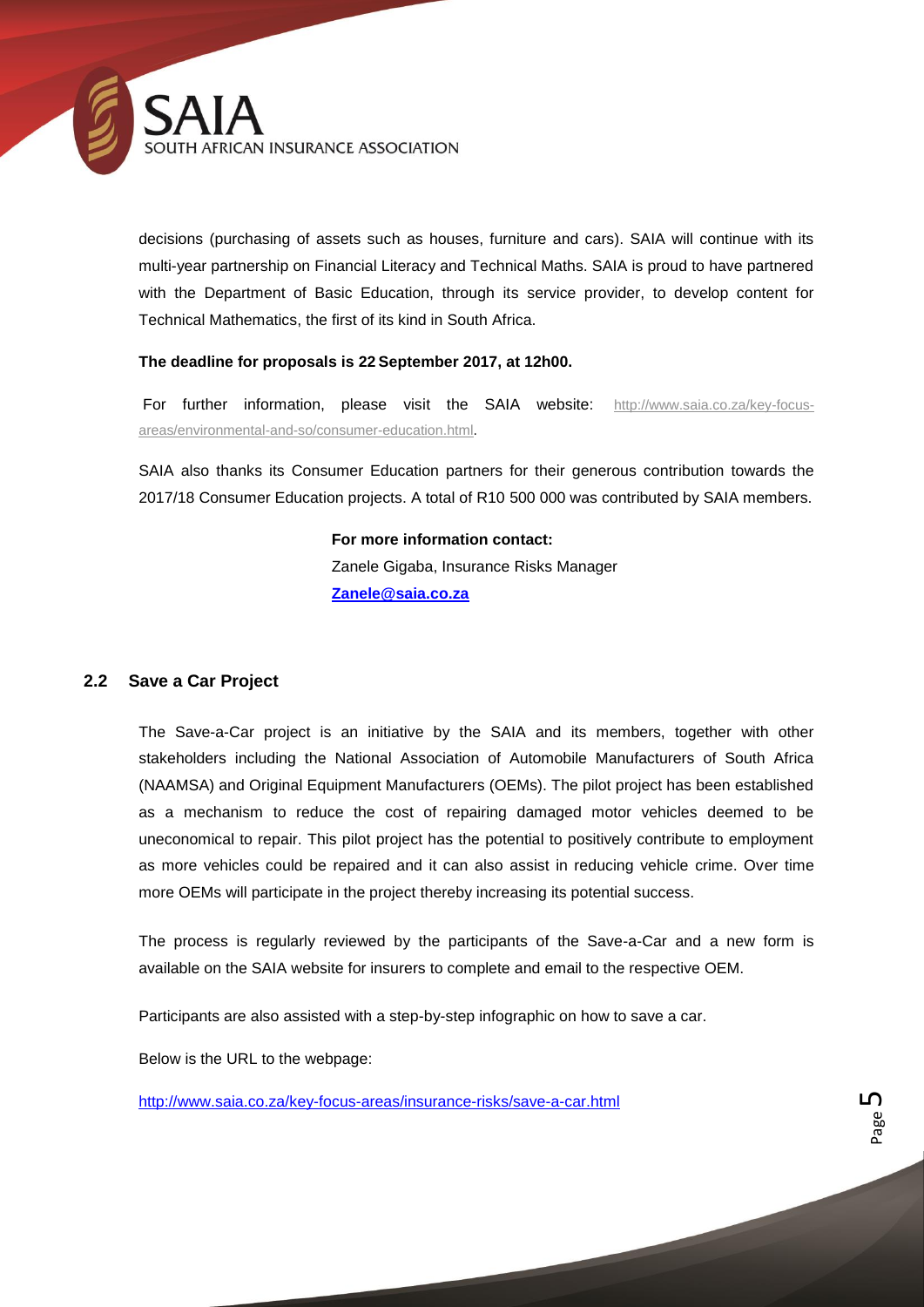

**For more information contact:** Nico Esterhuizen, GM Insurance Risks **Nico@saia.co.za**

# <span id="page-6-0"></span>**3 INDUSTRY NEWS**

### <span id="page-6-1"></span>**3.1 Continuity of Contractors' All Risks Annually Renewable Covers**

Just as important as it is to ensure that Contractors All Risks ("CAR") cover is adequate and aligns with the insurance requirements of the underlying construction contract, it is important for the purposes of ongoing insured projects to ensure that such cover remains in place and is continuous in the event that a decision is made not to renew annually renewable CAR policies, or to cancel such policies, and to substitute one insurer for another.

Decisions not to renew such policies, or to cancel such policies, and to substitute insurers, are often made on the assumption that ongoing insured projects will automatically remain covered under a substituted policy, or that the prospective insurer will agree, albeit on terms to be agreed, to include ongoing projects under the substituted cover. No such assumptions should be made, as this can result in a no cover situation for ongoing projects.

There is no one standard wording for annually renewable CAR cover. That applies equally to how the policies provide for both run-off and run-on cover. Each insurer will have its own wording. The requirements for run-off and run-on cover are most often found in the policy schedule.

How do the policies deal with this aspect?

 No run-off cover for ongoing projects – all cover expires at renewal date or date of policy cancellation.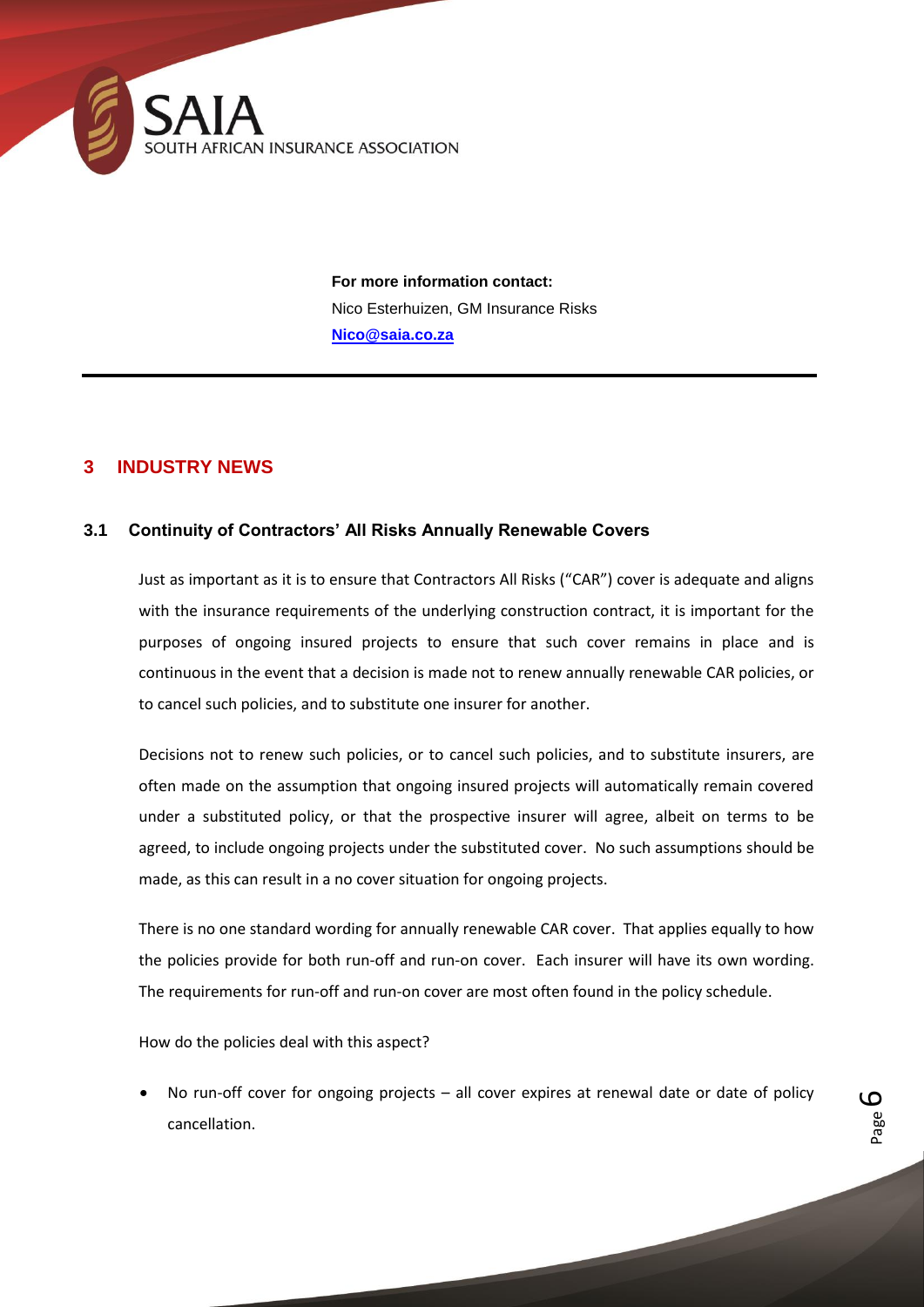

- Run-off cover is contemplated, but cover will lapse automatically if certain policy requirements and conditions are not met or complied with.
- No run-on cover for ongoing projects the substituted policy excludes projects which commenced prior to inception of the substituted policy.
- Run-off cover is automatic but either inclusive or not inclusive of maintenance cover provided that the project is awarded or put out for tender prior to renewal date, or/and the project commences within a period of anything between 30 and 90 days after renewal date and also, provided that a detailed list of ongoing projects is submitted before the renewal date, or within a prescribed period after renewal date.
- Run-off and run-on cover (but either inclusive or not inclusive of maintenance cover) will be accommodated on disclosure of a detailed list of ongoing projects, but on new terms to be agreed.

Continuity of cover requires careful consideration when a decision is made to change insurers. Such decisions cannot be based solely on price. An insured must take into consideration whether the existing policy makes provision for run-off cover and/or whether the replacement policy accommodates run-on cover (and whether such respective covers are inclusive or exclusive of the maintenance period).

Where these options are available, an insured must ensure that all requirements, as provided for in the policy, are complied with. These requirements are generally clearly articulated in the respective policy wordings/schedules, but as a precaution should always be specifically raised with the insurers.

Where the prospective insurer is prepared to entertain run-on/run-off cover, the insured will generally be required to provide a detailed schedule of all ongoing projects.

We continue to see gaps in cover where an insured has failed to provide a complete schedule of all ongoing projects. Substituting one policy for another ought to be a straight forward process,